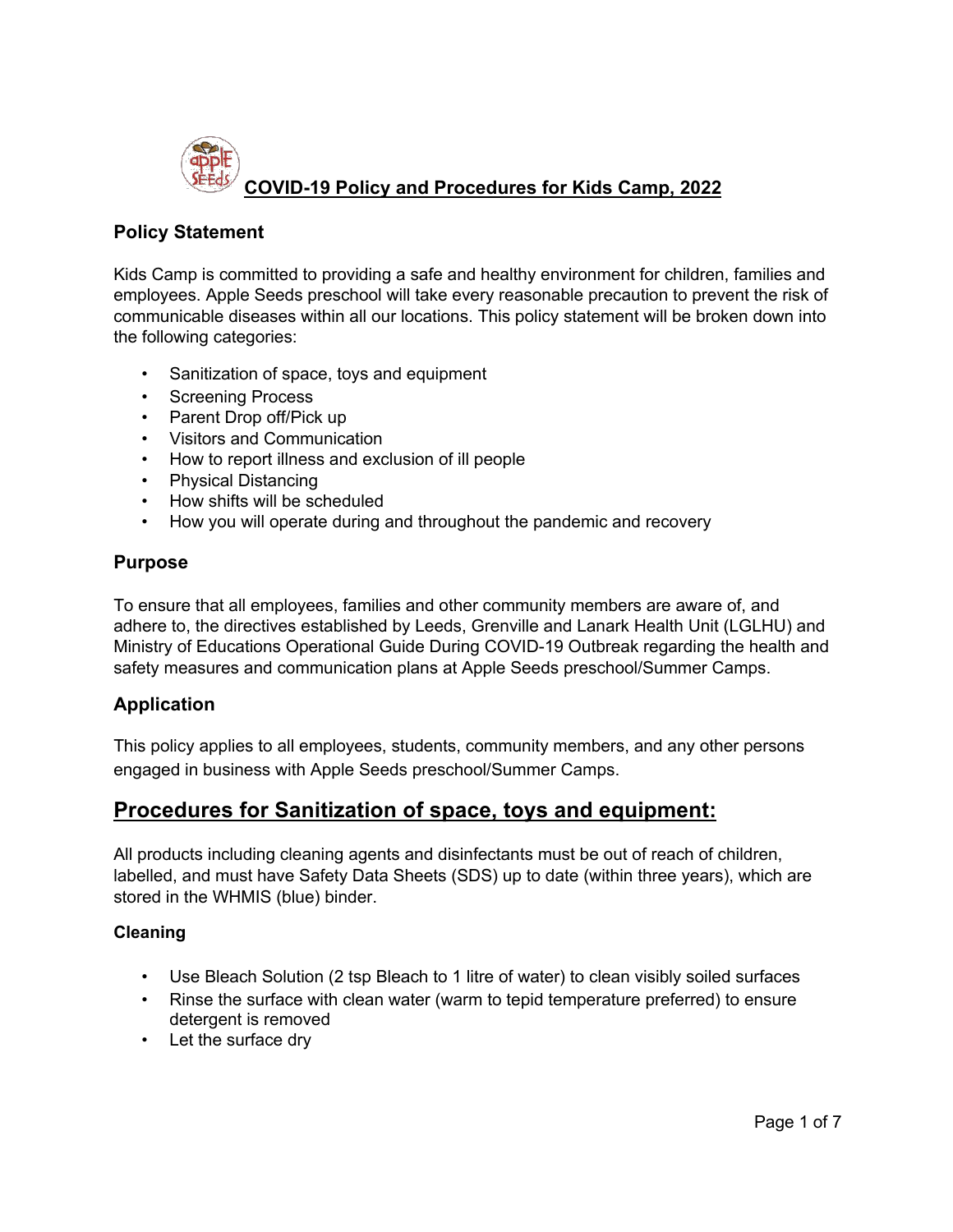## **Disinfecting**

• For general environmental disinfection of high touch surfaces large toys and equipment that cannot be immersed in a disinfectant spray solution **of 4tsp of bleach to a litre of water** will be used, the contact time for disinfecting is **1 minute**

### **Cleaning and Disinfection frequency requirements**

### **Clean and disinfect frequencies for other surfaces and items:**

Cleaning and disinfecting routines **must** be increased as the risk of environmental contamination is higher:

- **Tables and countertops**: used for food preparation and food service must be cleaned and disinfected before and after each use
- **Spills** must be cleaned and disinfected immediately
- **Handwash sinks:** staff and children washroom areas must be cleaned and disinfected daily.
- **Floors**: cleaning and disinfecting must be performed as required, i.e., when spills occur, and throughout the day when rooms are available, i.e., during outdoor play
- **Outdoor play equipment**: must be cleaned as required (e.g., visibly dirty). Any outdoor
- play equipment that is used must be easy to clean and disinfect.<br>• **High-touch surfaces:** any surfaces at your location that has frequent contact with<br>hands (e.g., light switches, shelving, containers, hand rails, door kno etc.,). These surfaces should be cleaned regularly (e.g., when visibly dirty or<br>contaminated with body fluids)

#### **Clean and disinfect daily:**

- Low-touch surfaces (any surfaces at your location that has minimal contact with hands), must be cleaned and disinfected regularly (e.g., window ledges, doors, sides of furnishings etc.)
- Carpets are to be vacuumed by daily when the rooms are available.

#### **Clean and disinfect as required:**

Blood/Bodily Fluid Spills**:** Using the steps below, the surface must be cleaned first then disinfected:

- 1. Isolate the area around the spill so that no other objects/humans can be contaminated
- 2. Gather all supplies, perform hand hygiene, then put on single-use nitrile gloves
- 3. Scoop up the fluid with disposable paper towels (check the surrounding area for splash/splatter) and dispose of in separate garbage bag
- 4. Clean the spill area with bleach, warm water and single-use towels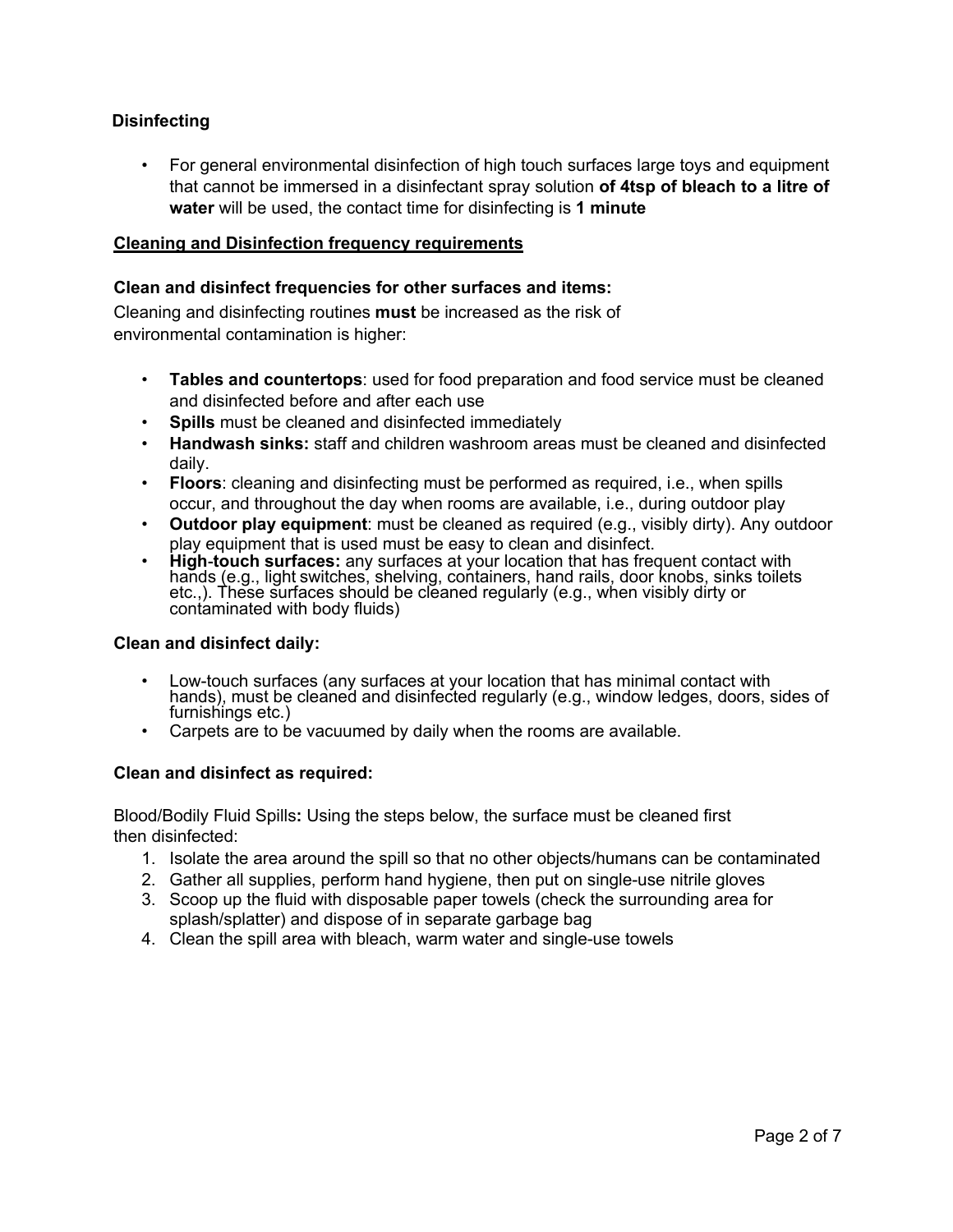- 5. Rinse to remove bleach residue with clean water and single-use towel
- 6. Discard used paper towels and gloves immediately in a tied plastic bag
- 7. Spray approved disinfectant in and around the spill area and allow the appropriate **1 minute** disinfecting contact time
- 8. A final rinse is required if children come into contact with the area
- 9. Remove gloves as directed and discard them immediately

### **Equipment and Toy Usage and Restrictions:**

- Staff are encouraged to provide toys and equipment which are made of materials that can be cleaned and disinfected (e.g., avoid plush toys).
- Toys and equipment should be cleaned and disinfected at a minimum between cohorts.
- Licensee providers are encouraged to have designated toys and equipment (e.g., balls, loose equipment) for each cohort. Where toys and equipment are shared, they should be cleaned and disinfected prior to being shared.

# **Procedure for Screening Process:**

### **Screening Procedure**

In order to help reduced the risk of respiratory infections (including COVID-19), a health screening is an essential step.

This procedure applies to all employees, students, clients, community members and any other persons engaging in business with Apple Seeds preschool/Kids Camp. Everyone **must** be screened prior to entering the building.

Every staff, child and visitor must be screened DAILY prior to being admitted into the childcare center. Staff must follow the screening checklist for each person and record the outcome (pass or fail). This will all be recorded into a daily log as required by Public Health.

Prior to health screening at your location, set up is required, please complete the following:

- Complete the health screening training
- Identify/set up the location and staffing of the screening location (back of the preschool building):
	- o Sign will be at front entrance
	- o Maintain a minimum of 2 metres distance between staff conducting screening and the person being screened.
	- o Provide visual guides to assist with physical distancing if a line-up forms while parents and their children are waiting to be screened prior to entering into the childcare centre
	- o Staff member(s) must be trained on conducting the screening tool
- Place signage identifying the screening process outside
- Place hand sanitizer at the screening door. Ensure it is visible to staff/clients entering the building
- Ensure Leeds, Grenville and Lanark Health Unit resources are available for anyone who does not pass the screening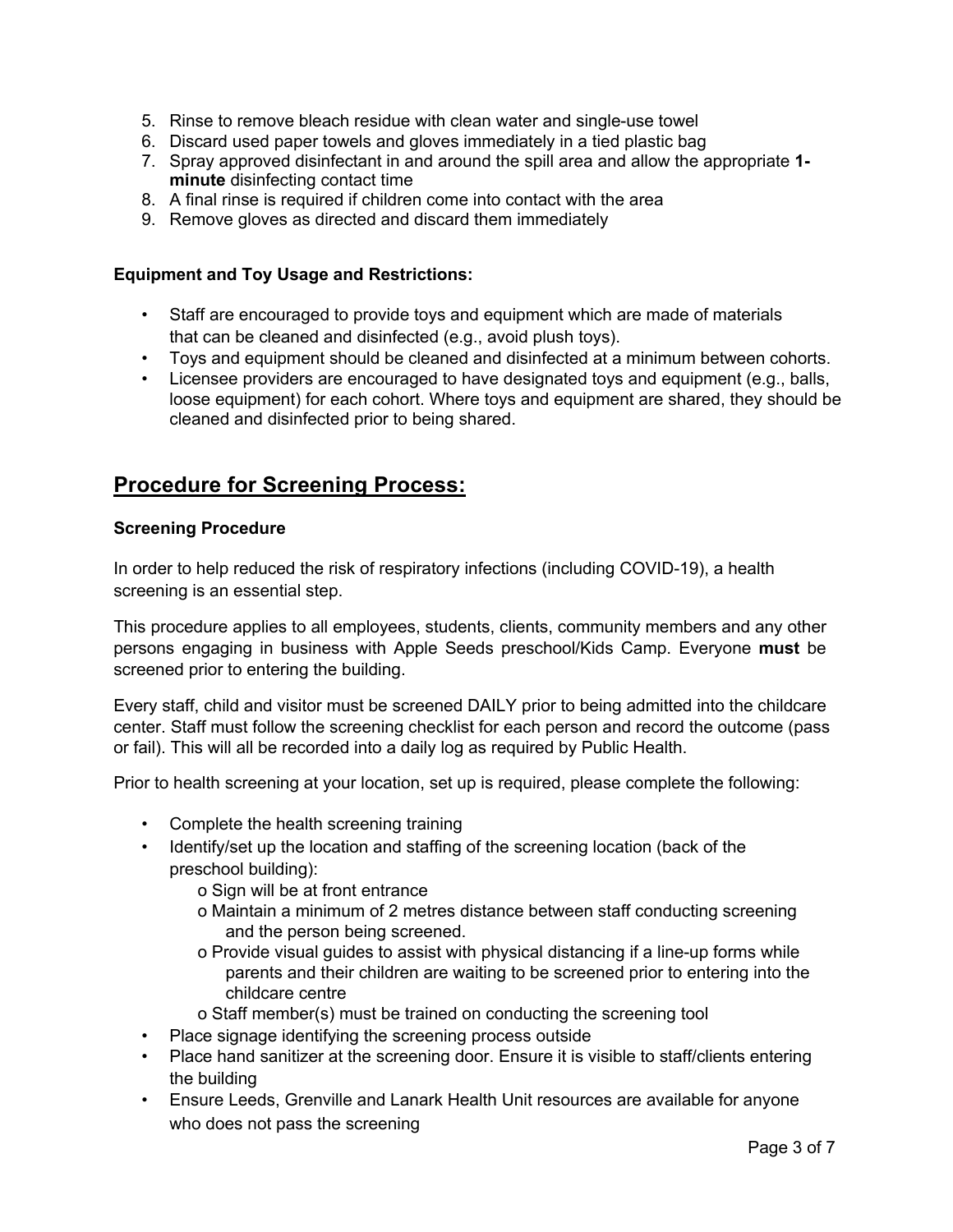## **Screening Procedure**

# **Questions are for staff, families and any other visitors that are permitted to enter the building**

• Greet everyone at the screening centre with a friendly, calm manner.

One staff member in PPE will ask the staff, child, guardian or visitor the list of screening questions.

## **Refer to most recent symptom list and screening questions from the Health Unit.**

### **How to respond:**

- If the individual answers NO to all questions, they have passed the screening and can enter the building.
- If the individual answers YES to any of the screening questions, or refuses to answer, then they have failed the screening and cannot enter the building
	- $\circ$  "Thank you for your patience. Unfortunately based on these answers, I'm not able to let you enter the childcare centre. Please review the self-assessment tool on the Ministry of Health website to determine if further care is required.
	- o If response is for a staff member, contact the Supervisor.
	- $\circ$  Provide a handout of resources from Public Health if individuals are not allowed in the program.
- Parents and guardians should be reminded of this requirement when children are first registered for the program and through visible signage at the entrance and drop-off area**. An email link will be sent to families for them to screen their child at home.**  Screener should take appropriate precautions when screening and escorting children to the program, including maintaining a distance of at least 2 meters (6 feet) from those being screened and wearing personal protective equipment (PPE)
- Please follow advice from your local public health office regarding precautions to have in place. Refer to Public Health Ontario resources for how to properly wear and take off masks and eye protection.
- Alcohol-based hand sanitizer containing at least 60% alcohol content should be placed at all screening stations.
- All child care licensees must maintain daily records of screening results. Records are to be kept on the premises. Daily records will also be kept of anyone entering the building.
- You may wish to consult the Province's COVID-19 website for information and resources on COVID-19 symptoms, protections, and seeking health care

# **Drop-off/pick up:**

• Markers/Signage will be placed outside of the building to direct families through the entry steps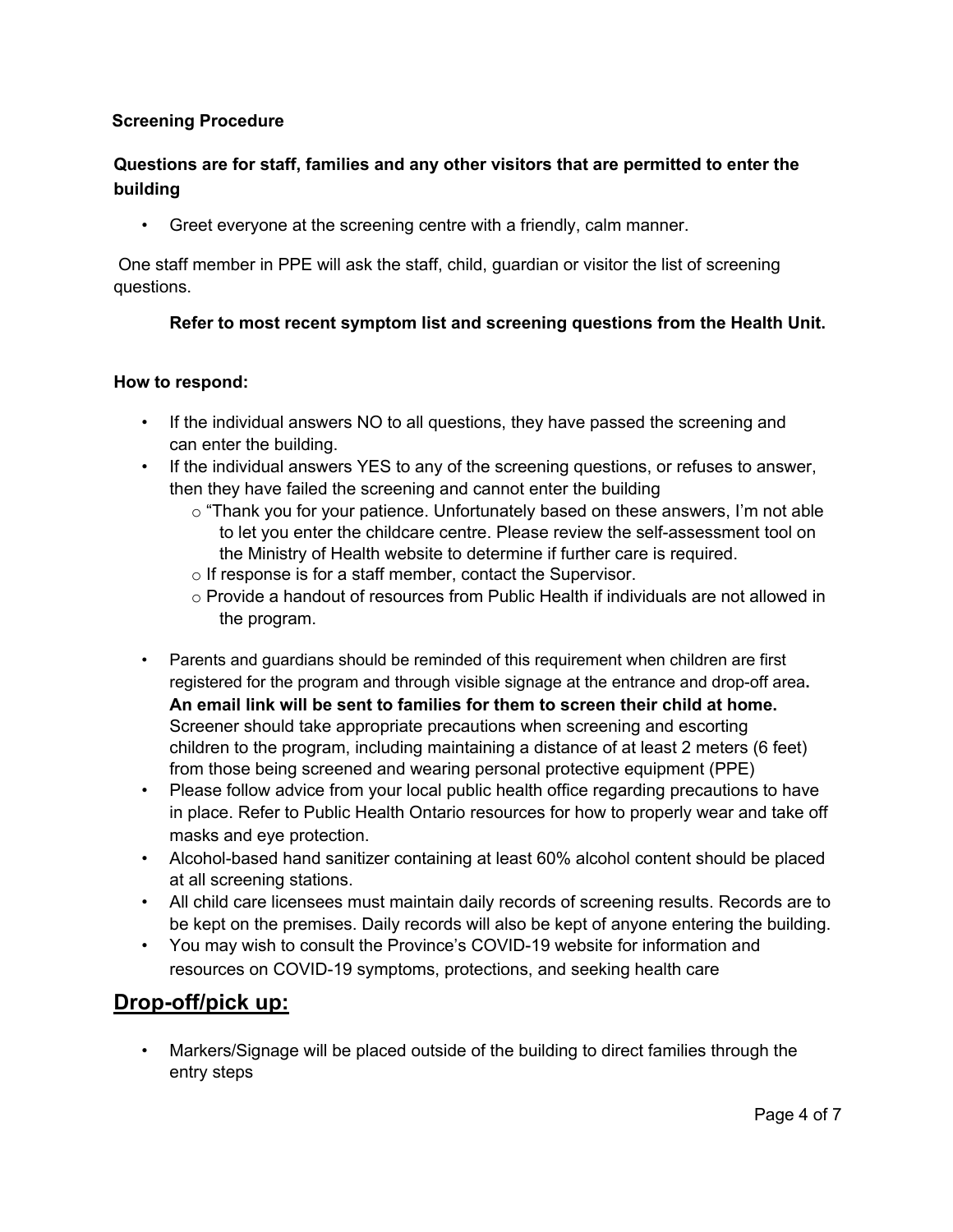# **Visitor Procedures and Communication:**

- Kids Camp is committed to maintaining communication and relationships with all families and visitors as best as possible.
- Ministry staff and other public officials (e.g., fire marshal, public health inspectors) are permitted to enter and inspect Kids Camp while also following proper policy and procedure.

# **Reporting illness and exclusion of ill people:**

# **Protocols When a Child or Staff Demonstrates Symptoms of Illness or Becomes Sick:**

- Staff, parents and guardians, and children must not attend the program if they are sick, even if symptoms resemble a mild cold.
- Symptoms to look for include but are not limited to: fever, cough, shortness of breath, sore throat, runny nose, nasal congestion, headache, and a general feeling of being unwell.
- Children in particular should be monitored for atypical symptoms and signs of COVID-19. For more information, please see the symptoms outlined in the 'COVID-19 Reference Document for Symptoms' on the Ministry of Health's COVID-19 website.

If a child or staff member becomes sick while in the program, they should be isolated and family members contacted for pick-up.

# **Reporting illness and exclusion of ill people:**

# **Protocols When a Child or Staff Demonstrates Symptoms of Illness or Becomes Sick:**

- Staff, parents and guardians, and children must not attend the program if they are sick, even if symptoms resemble a mild cold.
- Symptoms to look for include but are not limited to: fever, cough, shortness of breath, sore throat, runny nose, nasal congestion, headache, and a general feeling of being unwell.
- Children in particular should be monitored for atypical symptoms and signs of COVID-19. For more information, please see the symptoms outlined in the 'COVID-19 Reference Document for Symptoms' on the Ministry of Health's COVID-19 website.
- If a child or staff member becomes sick while in the program, they should be isolated and family members contacted for pick-up.
- We have a Health and Wellness room for a child should they develop symptoms.
- The sick person should be provided with tissues and reminded of hand hygiene, respiratory etiquette, and proper disposal of tissues.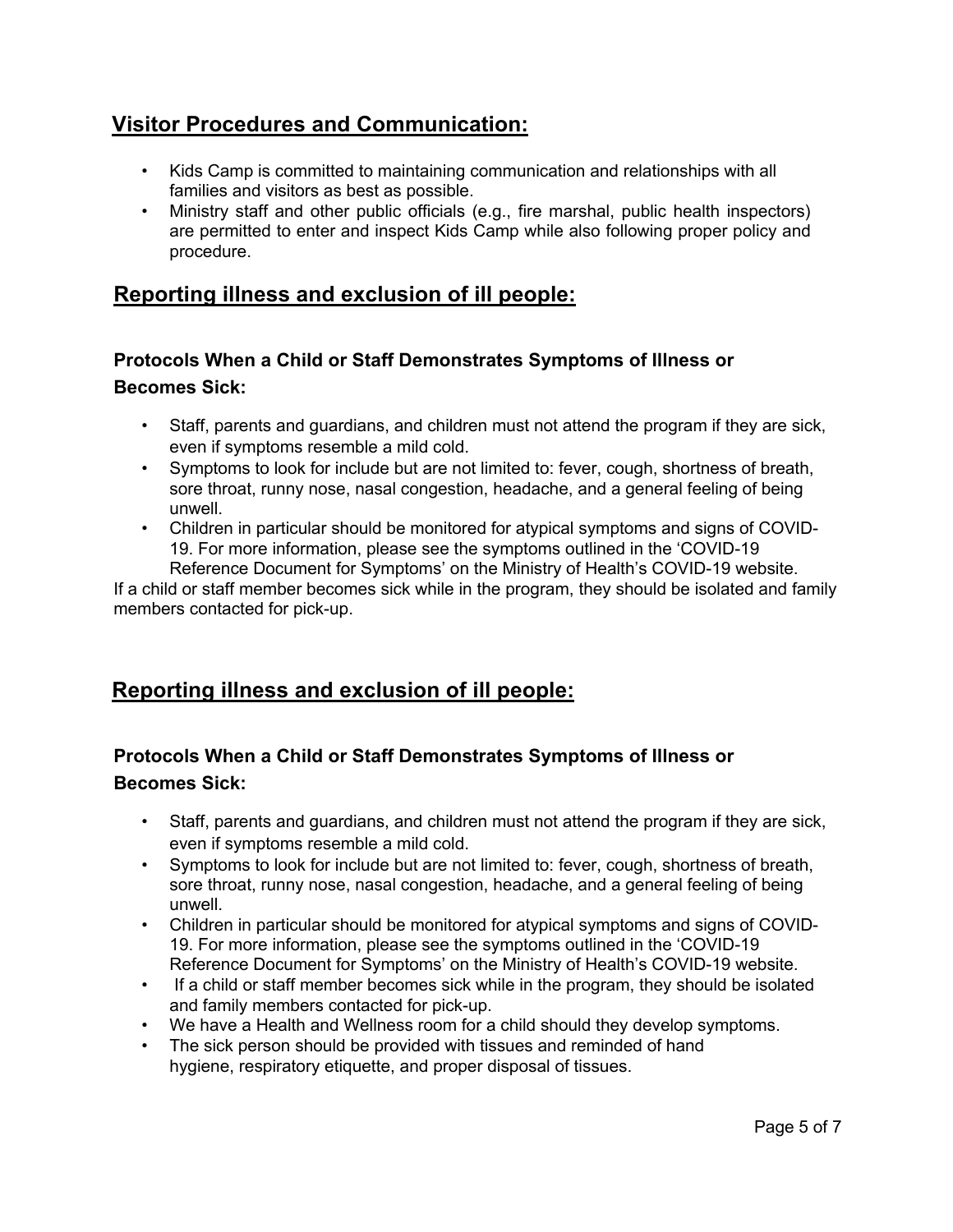- If the sick person is a child, a staff member should remain with the child until a parent/guardian arrives. If tolerated and above the age of 2, the child should wear a surgical/procedure mask. The staff member should always wear a surgical/procedure mask and eye protection and not interact with others. The staff member should also avoid contact with the child's respiratory secretions.
- All items used by the sick person should be cleaned and disinfected
- If the child care program is in a shared setting (for example in a school), follow public health advice on notifying others using the space of the suspected illness.
- Where a child or staff or is suspected of having or has a confirmed case of COVID-19, licensees must report this to the Ministry of Education as a serious occurrence.
- We have a Health and Wellness room for a child should they develop symptoms.
- The sick person should be provided with tissues and reminded of hand hygiene, respiratory etiquette, and proper disposal of tissues.
- If the sick person is a child, a staff member should remain with the child until a parent/guardian arrives. If tolerated and above the age of 2, the child should wear a surgical/procedure mask. The staff member should always wear a surgical/procedure mask and eye protection and not interact with others. The staff member should also avoid contact with the child's respiratory secretions.
- All items used by the sick person should be cleaned and disinfected
- If the child care program is in a shared setting (for example in a school), follow public health advice on notifying others using the space of the suspected illness.
- Where a child or staff or is suspected of having or has a confirmed case of COVID-19, licensees must report this to the Ministry of Education as a serious occurrence.

# **Encouraging Physical Distancing:**

- Kids Camp is committed to providing a welcoming and caring environment for all children.
- When setting up the play space, physical distancing of at least 2 metres will be encouraged, where possible, between children within the same cohort: We will do this by spreading children out into different areas, particularly at meal and dressing time.
- In shared outdoor space, cohorts will maintain a distance of at least 2 metres between groups and any other individuals outside the cohort..
- Shared spaces and structures that cannot be cleaned and disinfected between cohorts will not be used.

## **Scheduling Staff to ensure safety:**

• There will be enough staff scheduled to ensure the screening process and pick up process are safely monitored. Snack and lunches will be staggered so that they have their own room to have lunch and breaks. They will need to disinfect their space before and after they have eaten.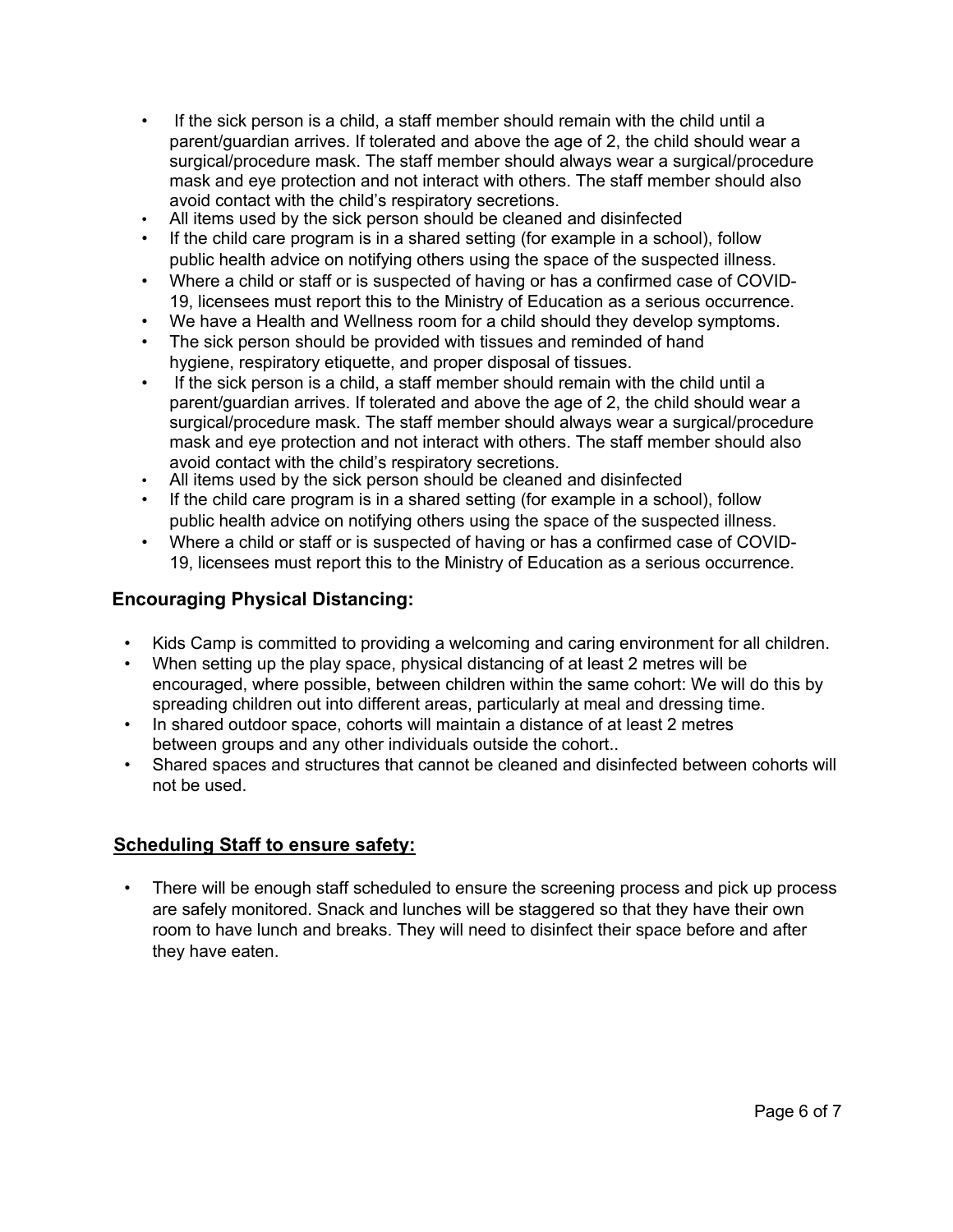## **How you will operate during the pandemic and throughout the recovery**

• We will follow closely the advice and directives from Leeds, Grenville and Lanark Health Unit (LGLHU). We will make the necessary changes and adjustments as this information becomes available to us in an expedient manner. Ongoing training will be provided to staff as needed and required.

## **Policy and Procedure Review**

This COVID-19 policy and ALL procedures will be reviewed and discussed in length with all staff. The COVID-19 policy will be signed off by all employees before commencing employment and at any time when a change is made.

Parents and guardians will also be made aware of all aspects of the COVID-19 policy.

\*June 22 2020 \*Updated October 6 2020 \*Updated January 2022